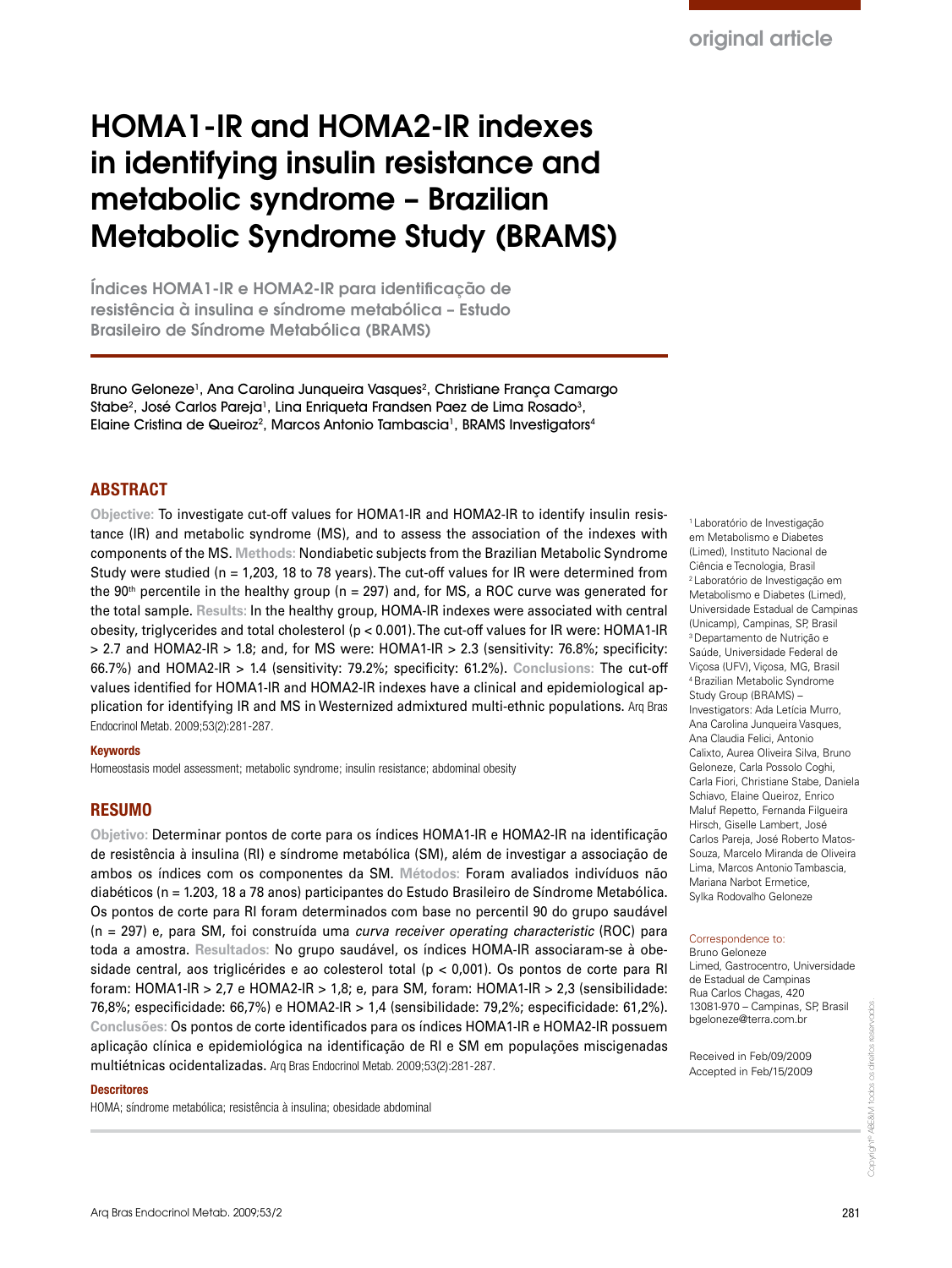# **INTRODUCTION**

The metabolic syndrome (MS) is a cluster of obesity, low HDL cholesterol, hypertension, impaired fasting glucose and elevated triglycerides, among other dysmetabolic conditios, reflecting underlying insulin resistance. MS and insulin resistance are risk factors for type 2 diabetes and are associated with cardiovascular disease morbidity and mortality (1). Insulin resistance and related metabolic conditions are becoming increasingly frequent, and a substantial proportion of apparently healthy people are reported to be insulin resistant (2,3).

The homeostatic model assessment (HOMA) is a validated method to measure insulin resistance from fasting glucose and insulin. The original model HO-MA1-IR, first published by Mattews and cols. in 1985 (4), has been widely used, especially in epidemiological and clinical studies. Recently, the model was updated with some physiological adjustments to a computer version (HOMA2-IR) providing a more accurate index (5). Previously, our group identified the cut-off value of 2.71 for insulin resistance based on the HOMA1-IR index distribution in the Brazilian admixtured population (6). However, there is a lack of reference values for the new model. The spectrum of HOMA-IR indexes in populations is ethnic dependence, and specific cut-off values should be established to allow its use in differentiating normal from impaired insulin sensitivity (7).

Expert groups have developing a unifying definition for the MS. The International Diabetes Federation (IDF) established a simple diagnostic tool that is convenient to use in clinical practice and can be used and compared worldwide (8). The prevalence of MS in Brazilian population has been investigated (9-11). Nonetheless, no study has evaluated the optimal cut-off values for HOMA-IR indexes in identify MS in Brazilian adults.

In light of these observations, the present study aimed: to investigate the optimal cut-off values for HOMA1-IR and HOMA2-IR to identify insulin resistance and MS in Brazilian adults; to compare the ability of both indices to identify MS; and to evaluate clinical and metabolic characteristics according to HOMA-IR indexes distribution in healthy subjects and in the total studied population, including a wide body mass index (BMI) range.

# **METHODS**

### **Subjects**

This study was performed as part of the Brazilian Metabolic Syndrome Study (BRAMS), a population survey on metabolic disorders. The data of 2,322 subjects were examined from the central database, and 1,203 of them attended the eligible criteria for the desired analyses: adult (age  $\geq$  18 years), non-diabetics, and fasting glucose (54.1 to 450.5 mg/dL) and specific insulin ranges (2.9 to  $43.8$  mU/L) in order to allow the HOMA2-IR calculations. Afterward, the healthy group  $(n = 297)$  was defined as: BMI < 30 kg/m<sup>2</sup>, HDL cholesterol ≥ 40 mg/dL, triglycerides ≤ 200 mg/dL, LDL cholesterol < 160 mg/dL, fasting plasma glucose < 100 mg/dL and normotensive status. This study was approved by the Ethics Committee of the School of Medical Sciences of Universidade Estadual de Campinas (Unicamp), and informed consent was obtained from each participant.

#### Clinical and biochemical analysis

The anthropometrical measures were assessed by trained observers. Weight and height were measured with the subjects wearing light clothing and without shoes on. The waist circumference was assessed at the mid point between the lowest rib and the iliac crist at the end of a normal expiration (12). The BMI was calculated and classificated according the World Health Organization (WHO) recommendation (12).

Blood pressure measurement was taken according to the recommendations of the 5th Brazilian Guidelines on Hypertension (13). The auscultatory method was employed using a suitably calibrated mercury sphygmomanometer. The volunteers were in the sitting position and at rest for ten minutes.

Blood samples were obtained after a 12-hour overnight fast and stored in a freezer at -30ºC. Plasma insulin was determined using a specific radioimmunoassay kit (Linco Research Inc.). Glucose was determined by the oxidase method. Total cholesterol, HDL cholesterol and tryglicerides were measured using the colorimetric enzymatic method. LDL cholesterol fraction was calculated by the Friedwald's formula (14). The HOMA1-IR index was calculated by the formula: HOMA1-IR = fasting plasma insulin (µU/ml) x fasting plasma glucose (mmol/ L)/22.5 (4). The HOMA2-IR index was obtained by the program HOMA Calculator v2.2.2 (15).

#### Definition of metabolic syndrome

The MS was defined using the IDF criteria (8), which considers central obesity based on the waist circumference value, plus any two of the following four fac-

Copyright© ABE&M todos os direitos reservados.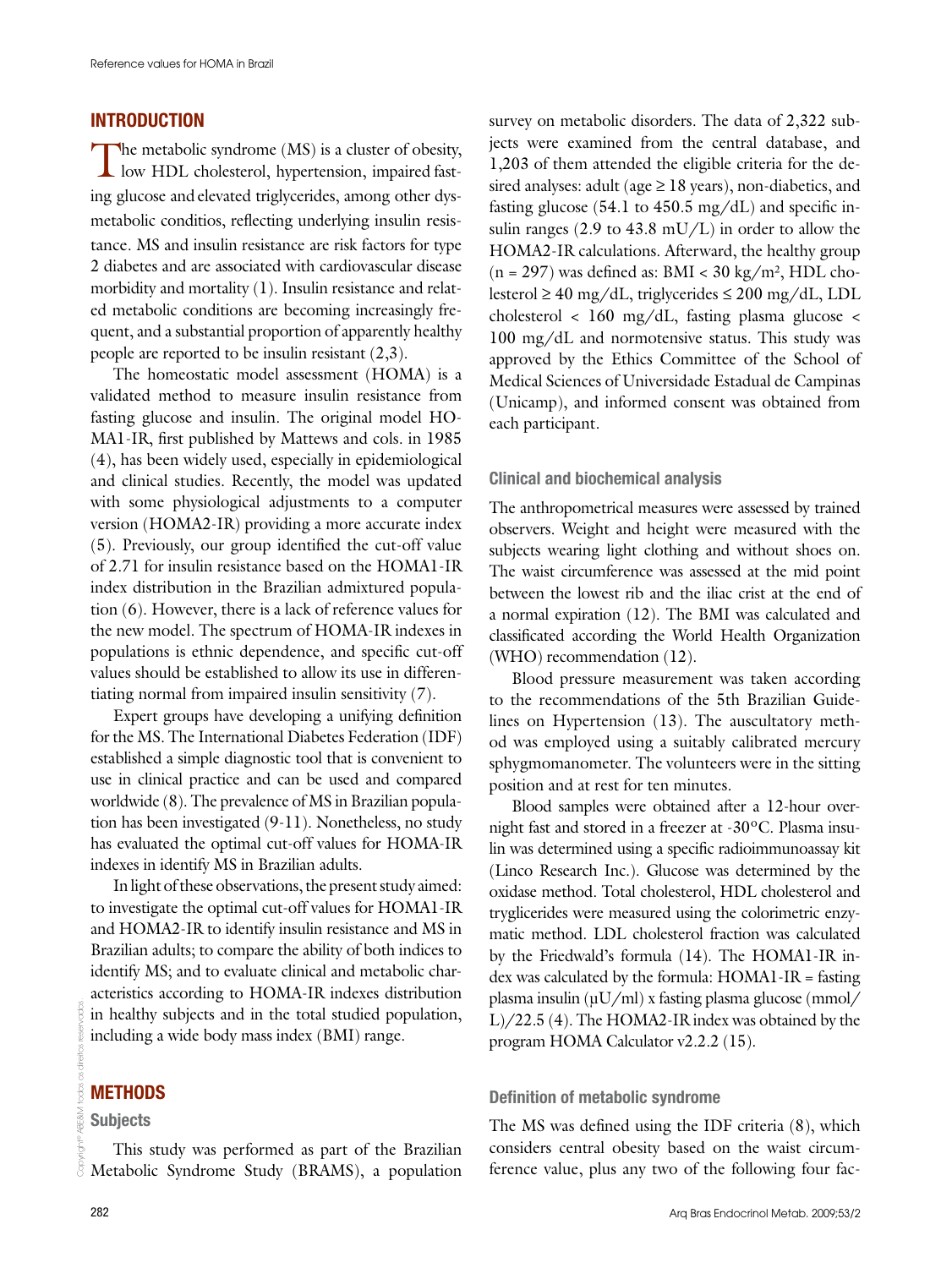tors: raised triglycerides level  $(\geq 150 \text{ mg/dL})$  or current treatment for this; reduced HDL cholesterol (< 40 mg/dL in males and < 50 mg/dL in females), or current treatment for this lipid; raised blood pressure (systolic blood pressure  $\geq 130$  or diastolic blood pressure  $\geq 85$  mmHg), or current treatment with an antihypertensive drug (of previously diagnosed hypertension); raised fasting plasma glucose (≥ 100 mg/dL) or previously diagnosed type 2 diabetes.

## Statistical analysis

Statistical analysis was performed with the SPSS program for Windows (version 12.0). A p value  $< 0.05$ was considered statistically significant. The Kolmogorov-Smirnov test was applied to assess the assumption of normality for the data. Data were reported as mean ± standard deviation (SD) or median/interquartile range, according with the normal distribution status. The lower and upper HOMA-IR indexes quartiles were compared using the Mann-Whitney test, once the HO-MA-IR indexes were not normally distributed. The categories of BMI were compared by the Kruskal-Wallis test. The Dunn's *post hoc* test was applied for multiple comparisons. The cut-off values for insulin resistance were based on the 90th percentile in the healthy group. For MS, a receiver operating characteristic (ROC) curve was generated for the total studied population. The areas under the ROC curve (AUC) were calculated (16) to evaluate the accuracy of the HOMA-IR indexes. The greater the AUC, the greater the discriminatory power of them for MS. The optimal cut-off value was denoted by the value that had the largest sum of sensitivity and specificity (17), and, at the same time, sensitivity and specificity  $\geq 60\%$ . The Z statistic pairwise comparison was used to compare the AUC.

## **RESULTS**

A total of 1,203 subjects aged 18 to 78 years participated in this study. The main characteristics of the study population are presented in Table 1. It is observed a balanced distribution of gender; a comprehensive range of BMI, concerning eutrophic and obese subjects; and a different distribuition for the HOMA-IR indexes, that is, the HOMA2-IR presented lower values compared with the first published index. Table 2 shows the healthy group caracterization. All of them did not have any clinical and metabolic characteristics of MS. They

were normotensive, normolipidemic, non obese and normal glucose tolerants.

In Figure 1, it is possible to compare the distribution of anthropometric and metabolic variables according the HOMA-IR indexes quartiles in the healthy group. The values for waist circumference, BMI, total cholesterol and triglycerides increased in the upper quartiles for both HOMA-IR indexes ( $p < 0.05$ ). LDL

| <b>Table 1.</b> Clinical and metabolic characteristics of the total studied population |                                              |  |
|----------------------------------------------------------------------------------------|----------------------------------------------|--|
| <b>Characteristic</b>                                                                  | Median (interquartile range)<br>$(n = 1203)$ |  |
| Male, $n$ $%$ )                                                                        | 511 (42.5)                                   |  |
| Female, $n$ $%$                                                                        | 692 (57.5)                                   |  |
| Age, years                                                                             | 41 (32 to 50)                                |  |
| BMI, kg/m <sup>2</sup>                                                                 | 29.6 (24.9 to 36.4)                          |  |
| Systolic blood pressure, mmHg                                                          | 120 (110 to 130)                             |  |
| Diastolic blood pressure, mmHg                                                         | 80 (70 to 90)                                |  |
| Triglyceride, mg/dL                                                                    | 108.5 (78.0 to 155.5)                        |  |
| Total cholesterol, mg/dL                                                               | 192.0 (166.0 to 224.0)                       |  |
| HDL cholesterol, mg/dL                                                                 | 46.0 (39.0 to 55.0)                          |  |
| LDL cholesterol, mg/dL                                                                 | 118.0 (95.7 to 145.0)                        |  |
| Fasting plasma glucose, mg/dL                                                          | 88.0 (81.0 to 96.0)                          |  |
| Fasting plasma insulin, mU/L                                                           | 10.1 $(6.1 \text{ to } 18.0)$                |  |
| HOMA1-IR                                                                               | $2.2$ (1.2 to 4.1)                           |  |
| HOMA2-IR                                                                               | 1.5(0.9 to 2.6)                              |  |
| $BM = body$ mass index.                                                                |                                              |  |

Table 2. Clinical and metabolic characteristics of the healthy group

| <b>Characteristic</b>          | Mean $\pm$ SD or median<br>(interquartile range)<br>$(n = 297)$ |  |
|--------------------------------|-----------------------------------------------------------------|--|
| Male, $n$ $%$ )                | 130 (43.8)                                                      |  |
| Female, $n$ $%$                | 167 (56.2)                                                      |  |
| Age, years                     | 36.0 (27.0 to 46.0)                                             |  |
| BMI, kg/m <sup>2</sup>         | $23.9 \pm 2.9$                                                  |  |
| Systolic blood pressure, mmHg  | 120 (110 to 120)                                                |  |
| Diastolic blood pressure, mmHg | 80 (70 to 80)                                                   |  |
| Triglyceride, mg/dL            | 78.0 (59.5 to 104.5)                                            |  |
| Total cholesterol, mg/dL       | $177.1 + 30.9$                                                  |  |
| HDL cholesterol, mg/dL         | $52.0(47.0 - 62.0)$                                             |  |
| LDL cholesterol, mg/dL         | $104.2 + 26.7$                                                  |  |
| Fasting plasma glucose, mg/dL  | $82.7 + 7.5$                                                    |  |
| Fasting plasma insulin, mU/L   | 5.9 (4.6 to 8.9)                                                |  |
| HOMA1-IR                       | 1.23 (0.92 to 1.93)                                             |  |
| HOMA2-IR                       | $0.87(0.66 \text{ to } 1.30)$                                   |  |

BMI = body mass index; mean and SD (standard deviation) used for variables with normal distribution.

Copyright© ABE&M todos os direitos reservados.

Copyright®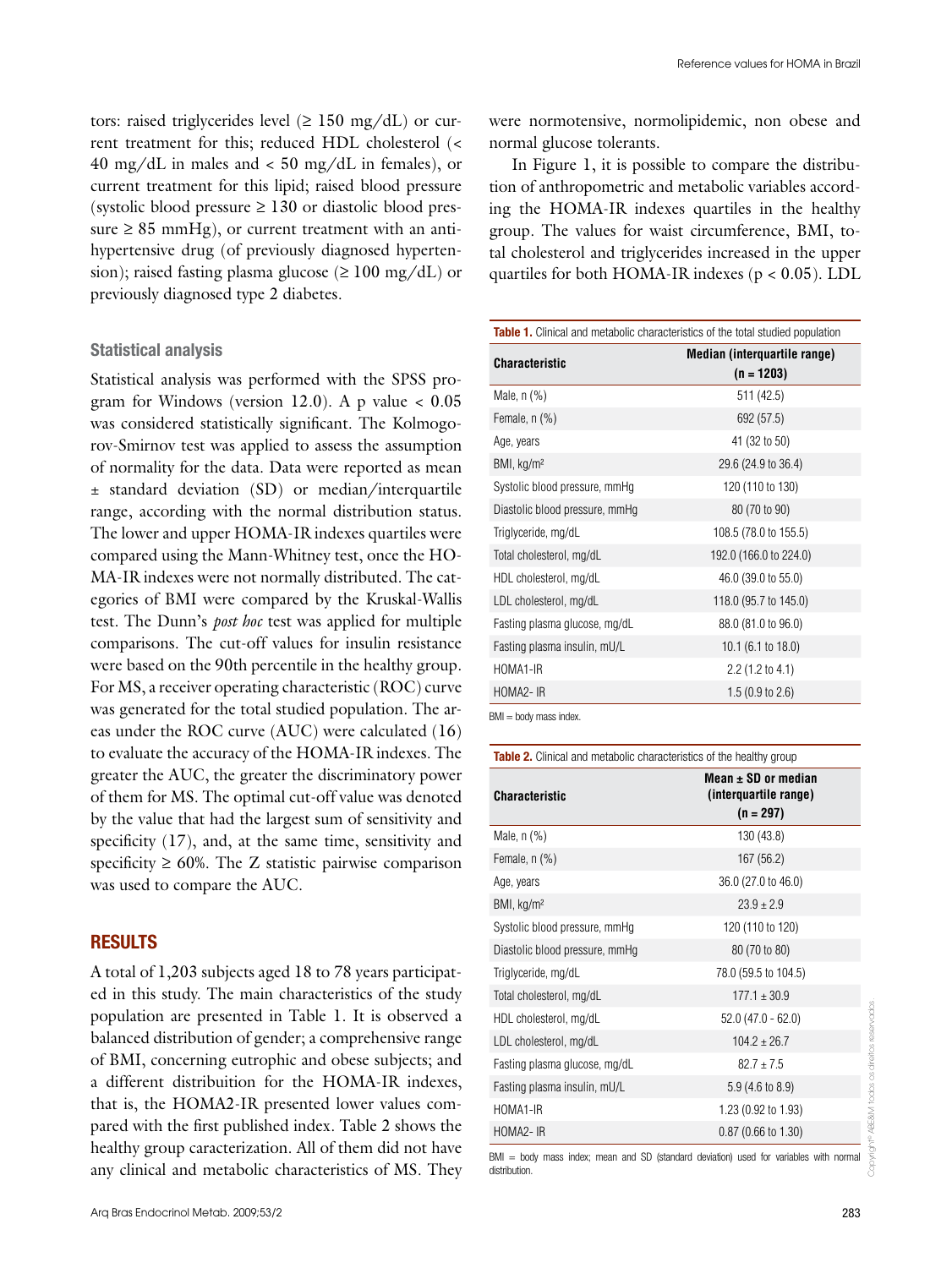cholesterol values were higher in the fourth quartile only for HOMA1-IR distribuition, and HDL cholesterol presented no statistically significant difference between quartiles.

The comparison of HOMA-IR indexes distribution accross the BMI categories in the total studied population is presented in Figure 2. The multiple comparisons showed a parallel increasing in HOMA-IR indexes with a rising in BMI categories  $(p < 0.001)$ , with an exception for the highest degress of obesity (obesity grade I/ II *versus* grade III). The distribuition of HOMA-IR indexes according to MS diagnostic is presented in Figure

3. Subjects with a positive diagnostic for MS presented higher HOMA-IR indexes values (p < 0.001).

ROC analyse is presented in Figure 4. The AUC for the two HOMA-IR indexes were statisticaly significant  $(p < 0.001)$ . HOMA1-IR index presented the largest AUC, if compared with HOMA2-IR. Both values were slightly different ( $p < 0.001$ ), with overlapping 95% confidence intervals. Table 3 shows the optimal cut-off values identified for insulin resistance, considering the healthy subjects whose HOMA1-IR values were above the 90th percentile, and for MS, taking into account the optimal cut-off values in the ROC curve.



 $Q1 =$  first quartile;  $Q4 =$  fourth quartile; BMI = body mass index; WC = waist circumference; TG = triglyceride; TC = total cholesterol; HDI -C = HDI -cholesterol; I DI -C = I DI -cholesterol; t-test for BMI, WC, TC and LDL-C (presented as mean) and Mann-Whitney test for TG and HDL-C (presented as median);  $* p < 0.05; ** p < 0.001$ .



Figure 1. Comparison of clinical and metabolic characteristics according to HOMA-IR indexes quartiles in the healthy group.

Kruskal-Wallis test. p < 0.001.

Figure 2. Box plot comparison of HOMA-IR indexes distribution accross the BMI categories in the total studied population.

ARE&A

g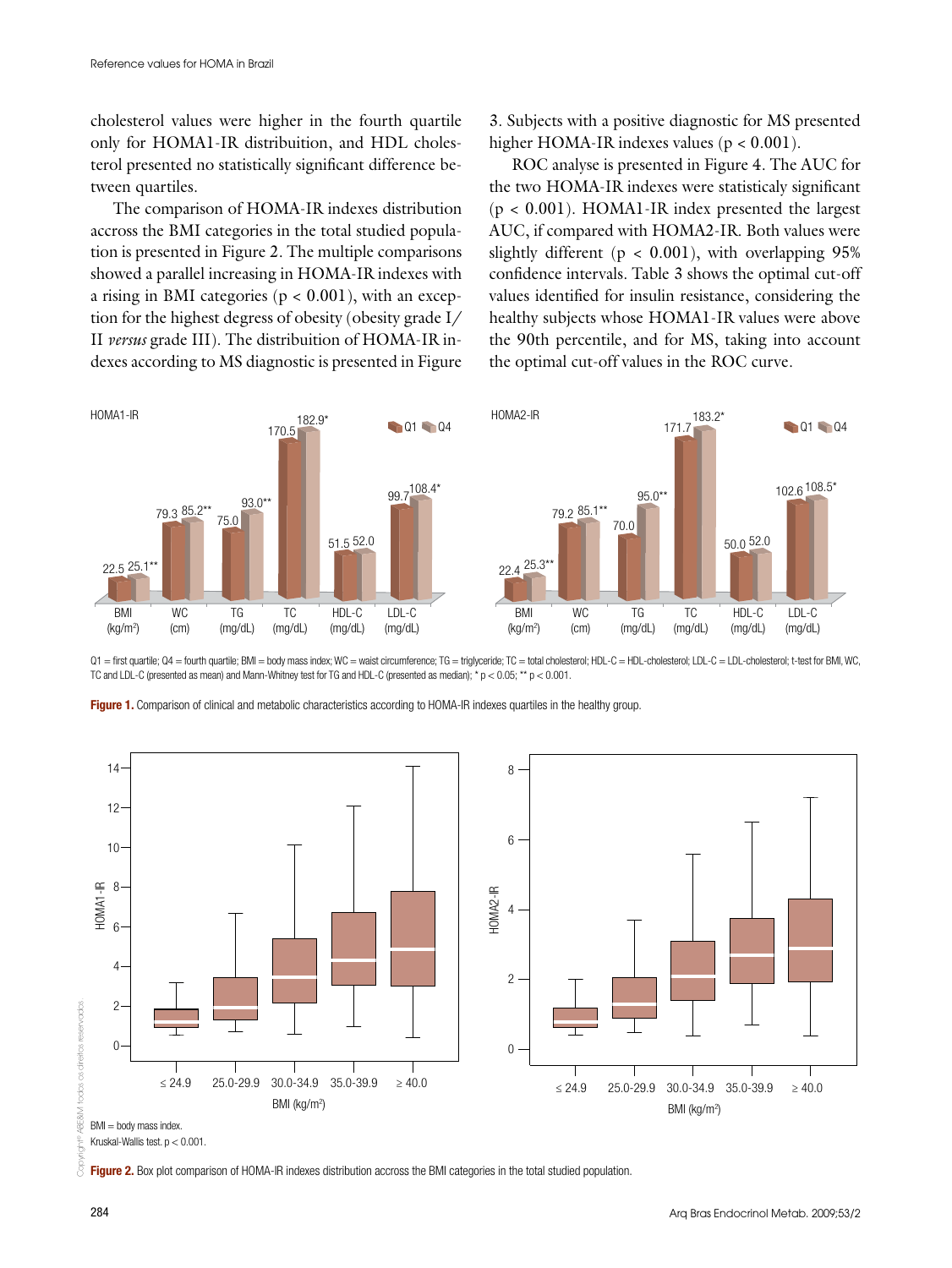

 $MS =$  subjects without metabolic syndrome;  $MS +$  = subjects with metabolic syndrome; Mann-Whitney test;  $p < 0.001$ .

Figure 3. Box plot comparison of HOMA-IR indexes distribution according to metabolic syndrome diagnostic in the total studied population.





Figure 4. Receiver operating characteristic (ROC) curves comparing HOMA-IR indexes as discriminators of metabolic syndrome in the total studied population.

# **DISCUSSION**

The present study investigated the optimal cut-off values for HOMA1-IR and HOMA2-IR to identify insulin resistance and MS in an admixtured population. It was also demonstrated that insulin resistance, assessed by both HOMA-IR indexes, is associated with an elevated BMI, with a worse lipoprotein profile and with a positive diagnostic for MS. Furthermore, it was verified that in the apparently healthy subjects, HOMA-IR indexes were positively associated with BMI and abdominal obesity, and with triglycerides and total cholesterol.

HOMA1-IR, the first described model, is a validated method to evaluate insulin resistance. However, according to Levy and cols. (5), the original equation is now superseded by the new model. The HOMA2-IR is a more accurate representation of the metabolic process because it models the feedback relationship between insulin and glucose in the various organs in the body (7).

| Insulin resistance | Metabolic syndrome |                     |                                                                                                                       |
|--------------------|--------------------|---------------------|-----------------------------------------------------------------------------------------------------------------------|
| Cut-off value*     | Cut-off value **   | Sensibility (95%CI) | Specificity (95%CI)                                                                                                   |
| 2.7                | 2.3                | $76.8(72.1 - 80.5)$ | $66.7(63.3 - 70.0)$                                                                                                   |
| 1.8                | 1.4                | 79.2 (74.7 - 82.8)  | $61.2(57.6 - 64.6)$                                                                                                   |
|                    |                    |                     | <b>Table 3.</b> Cut-off values of HOMA1-IR and HOMA2-IR indexes to identify insulin resistance and metabolic syndrome |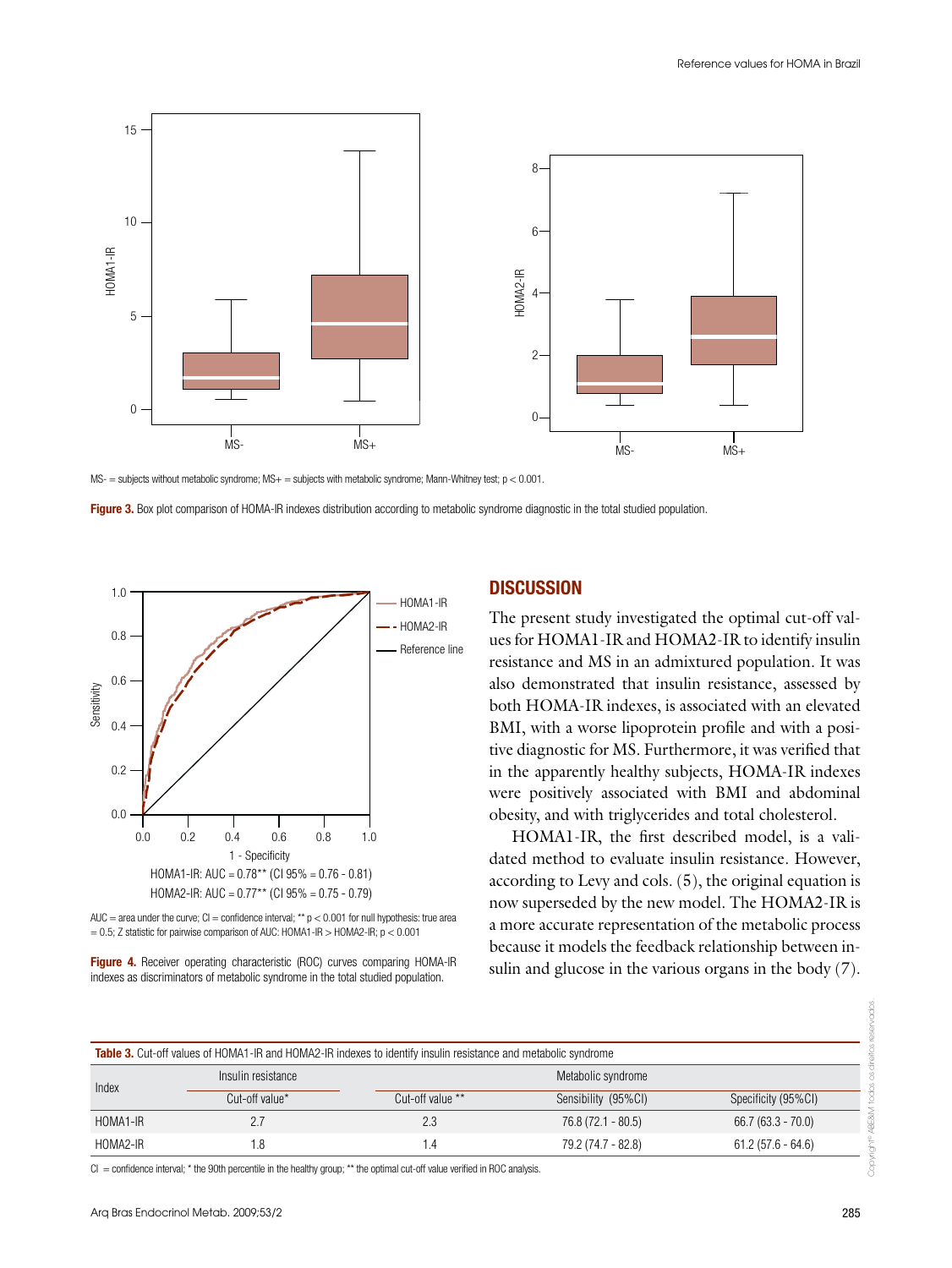On the other hand, the HOMA2-IR has the inconvenience that only a specific range of values are acceptable for calculation. In clinical practice, this limitation makes difficult the management of insulin results outside the limits and the need for a computer to run the program. In this study, the HOMA1-IR showed an AUC statistically higher than the area verified for the new model, but without major clinical relevance, because the values of the areas were quite similar (0.77 and 0.78) with an overlapping confidence intervals.

Most of the published cut-off points for the HO-MA-IR indexes are based on measures of dispersion. In the past, our group identified the cut-off value of 2.71 for insulin resistance evaluated by the HOMA1-IR in an admixture population (6). In this study, with an updated database and a larger sample, the value of 2.7 found was equivalent, reinforcing the concept that it is a useful reference for the Brazilian adult population. The cut-off value of 2.7 shows a hight similarity to early reports. Evaluating subjects apparently healthy, Buccini and Wolfthal (18) identified the cut-off value of 2.64 in Argentinians; Bonora and cols. (19) found the value of 2.77 in Italians and Yeni-Komshian and cols. (20) verified the value of 2.7 in North Americans. In contrast, Ascaso and cols. (21) found the cut-off value of 3.8 in Spanish population.

For MS, the optimal cut-off value of 2.3 identified in the present study was smaller than the value for insulin resistance, probably because the MS involves the diagnostic of multiple disorders simultaneously, not only the insulin resistance itself, but also main underlying pathophysiological condition, the central adiposity. In Korean non-diabetic adults Lee and cols. (22) identified a very similar value of 2.34. Recentely, the cut-off value of 2.5 was established for assessing MS in a cohort of Brazilian children (23).

Hence, for HOMA2-IR, there are no stabilished reference values for both, insulin resistance and MS, in the literature. We identified the cut-off value of 1.8 to detect insulin resistance, and of 1.4 for MS. The study of Buccini and Wolfthal (18) suggested the value of 1.67 to detect insulin resistance.

Obese individuals tend to be insulin resistant (24), what was demonstrated with the increasing HOMA-IR indexes gradient across the growing categories of BMI. On the other hand, some associations between HOMA-IR indexes and components of MS were identified in the nonobese healthy group. In this group, the presence of higher values of BMI, triglycerides, total

cholesterol and LDL cholesterol in the upper HOMA-IR indexes quartiles could be explained by the body fat distribution, since the waist circumference was also increased in the upper HOMA-IR indexes quartiles. Waist circumference is a surrogate marker of abdominal fat mass. It correlates with subcutaneous and visceral fat mass and is related to increased cardiometabolic risk  $(25,26)$ .

In conclusion, the cut-off values identified in both models, HOMA1-IR and HOMA2-IR, for insulin resistance and MS, have a clinical and epidemiological application for Westernized admixtured multi-ethnic populations. Given the association between insulin resistance, obesity and classical components of MS in the total population and in apparently healthy individuals, the early detection of insulin resistance and MS using a simple tool like HOMA models is attractive. Effective interventions for improving insulin sensitivity and reducing abdominal obesity primarely by weight reduction and physical activity may help in preventing type 2 diabetes and cardiovascular disease.

Disclosure: No potential conflict of interest relevant to this article was reported.

# **REFERENCES**

- 1. Wilson PW, D'Agostino RB, Parise H, Sullivan L, Meigs JB. Met Syn as a precursor of cardiovascular disease and type 2 diabetes mellitus. Circulation. 2005;112(20):3066-72.
- 2. Ezenwakan CE, Kalloo R. Indices of obesity, dyslipidemia, and insulin resistance in apparently healthy Caribbean subjects. J Clin Lab Anal. 2003;17(1):6-11.
- 3. Conus F, Allison DB, Rabasa-Lhoret R, St-Onge M, St-Pierre DH, Tremblay-Lebeau A, et al. Metabolic and behavioral characteristics of metabolically obese but normal-weight women. J Clin Endocrinol Metab. 2004;89(10):5013-20.
- 4. Matthews DR, Hosker JP, Rudenski AS, Naylor BA, Treacher DF, Turner RC. Homeostasis model assessment: insulin resistance and beta-cell function from fasting plasma glucose and insulin concentrations in man. Diabetologia. 1985;28(7):412-9.
- 5. Levy JC, Matthews DR, Hermans MP. Correct homeostasis model assessment (HOMA) evaluation uses the computer program. Diabetes Care. 1998;21(12):2191-2.
- 6. Geloneze B, Repetto EM, Geloneze SR, Tambascia MA, Ermetice MN. The threshold value for insulin resistance (HOMA-IR) in an admixtured population IR in the Brazilian Metabolic Syndrome Study. Diabetes Res Clin Prac. 2006;72(2):219-20.
- 7. Wallace TM, Levy JC, Matthews DR. Use and abuse of HOMA modeling. Diabetes Care. 2004;27(6):1487-95.
- 8. Alberti KG, Zimmet P, Shaw J. Metabolic syndrome a new world-wide definition. A Consensus Statement from the International Diabetes Federation. Diabet Med. 2006;23(5):469-80.
- 9. Oliveira EP, Souza MLA, Lima MDA. Prevalência de síndrome metabólica em uma área rural do semi-árido baiano. Arq Bras Endocrinol Metab. 2006;50(3):456-65.

Copyright© ABE&M todos os direitos reservados.